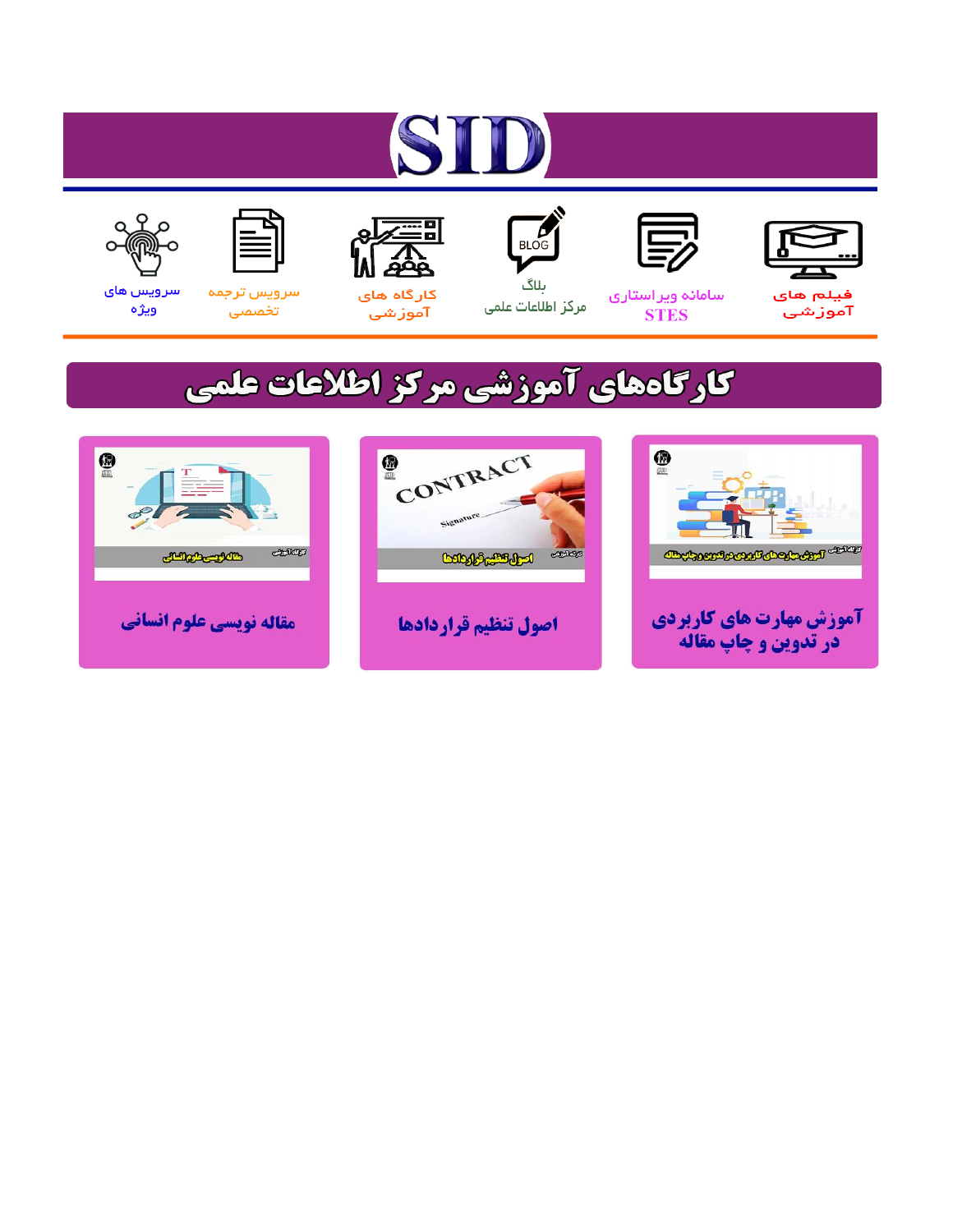### **A PCR-RFLP Method to Identification of the Important Opportunistic Fungi:** *Candida* **Species,** *Cryptococcus neoformans, Aspergillus famigatus* **and** *Fusarium solani*

#### ∗ *SH Mirhendi***<sup>1</sup>** *, P Kordbacheh***<sup>2</sup>** *,B Kazemi***<sup>2</sup>** *, S Samiei***<sup>3</sup>** *, M Pezeshki***<sup>4</sup>** *, MR Khorramizadeh***<sup>4</sup>**

<sup>1</sup> Dept. of Medical Parasitology and Mycology, School of Public Health and Institute of Public Health Research, Tehran *University of Medical Sciences, P.O.Box:14155-6446,Tehran, Iran.* 

<sup>2</sup>*Molecular Biological Laboratory, Faculty of Medicine, Shahid Beheshti University of Medical Seienses, Tehran, Iran.* 

<sup>3</sup>*Iranian Blood Transfusion Organization, Tehran, Iran.* 

4 *Dept. of Pathobiology, School of Public Health and Institute of Public Health Research, Tehran University of Medical Sciences, Tehran, Iran.* 

*Key Words:* Systemic fungal infections, PCR, restriction enzyme, *Hpa* II

#### **ABSTRACT**

Deep-seated fungal infection present with non specific symptoms and involove a large number of different organisms. DNA-based technology offers for eariler detection of fungal pathogens and then earlier initiation of antifungal therapy. In this study universal primers common to almost all fungi were used to amplification of internal transcribe spacer 1 and 2 region. Subsequent restriction enzyme analysis of PCR products, using *HpaII* allows us to identify the most medically opportunistic important fungi: *Candida albicans*, *C. glabrata*, *C. tropicalis*, *C. kruzei, C. guilliermondi, Cryptococcus neoformans*, *Aspergillus fumigatus* and *Fusarium solani*, according to sizely different bands in polyacrilamid gel electrophoresis. It seems that this panel of PCR-RFLP could be a rapid and useful molecular approach in diagnostic studies of invasive opportunistic fungal infections.

#### **INTRODUCTION**

Invasive fungal diseases are increasing and significant cause of mortality and morbidity in the immunocompromised patients. Many immune system defects may cause increased risk for these opportunistic fungal infections, but the major predisposing factors are neutropenia and AIDS (9). Most important fungal pathogens in these settings are *Candida albicans* and some other candida species, *Cryptococcus neoformans, Aspergillus fumigatus, Rhizopus arhizus, Fusarium solani* and some other rare agents (1,2).

*Archive State Laboratory, F. tettary of Medical Departmet, Jonath Detection of Pathelic Realt Research Control of Pathelic Realt Research Control of Pathelic Realt Tehran University of Medical Sciences, Tehran, Vanic Tehr* During the period 1980-90 Candida species emerged as the sixth most common nosocomial pathogens in a hospital-wide survey. Among the nosocomial blood stream infections, *Candida* species ranked fourth hospital-wide.*Candida spp.*  accounted for 10.2% of all cases of septicemia and for 25% of all urinary tract infections in intensive care unit. The risk of Candidemia is especially high in patients with acute leukemia. In one tertiary care cancer hospital, the incidence was 2.9% with an associated mortality rate of 50% (20). Some *Candida* species including *C.glagrata* and *C.kusei* are emerging as pathogens because they are innately resistant to therapy with azole antifungal compounds.Thus rapid species-specific identification is necessary for time targeted therapy and to facilitate hospital infection control measures.

Invasive aspergillosis (IA) is second nosocomial fungal infection in immunocompromised patients, specially in those with severe granulocytopenia as a result of receiving a bone marrow transplant for the treatment of leukemia or those receiving therapy for the management of solid organ transplants or systemic corticosteroid therapy. Aspergillus species were

isolated from 36% of 55 patients with nosocomial pneumonia in one bone marrow transplant unit (20).

*Cyptococcus neoformans* is the most frequent lifetreating fungal infection in patients with HIV infection that result in 10% mortality (19).

A number of other fungi including *Rhizopus orizus, Fusarium solani, Sacharomyces cerevisia, Trichosporon beigelii* and *Malassezia furfur* have also been recognized as pathogens in the immunocompromised host.

Earlier detection of infection permit prompt initiation of antifungal therapy with a greater likelihood for improved survival and reduced morbidity. Because of its ability to detect extremely small quantities of DNA, PCR technology offer potentialy earlier detection of fungal pathogens, allowing earlier initiation of antifungal therapy and perhaps improved chances of survival. PCR technology can directly detect the presence of fungi with high level of sensitivity and specificity (4,8,11,13).

Universal primers common to all fungi have been used as a promising approach for clinical microbiological diagnosis (5, 8, 10, 17, 21, 22). Various techniques have been reported to separate different fungi detected by universal primers, including restriction fragment length polymorphism (12, 15, 16, 18, 22), hybridization of the ampelicon with a specific probe  $(5, 7, 8, 14, 14)$ 17), single-strand conformational polymorphism (SSCP) (21) and others.

In this study we present a PCR-restriction enzyme for recognition of the medically important opportunistic fungi including *C. albicans, C. tropicalis, C. glabrata, C. krusei, C. guilliermondii, Cryptococcus neoformans and Fusarium solani* 

Corresponding author, Tel: +98-21- 8951583; Fax: + 98-21- 6462267; E-mail: mirhendi@sphtums.com <sup>∗</sup>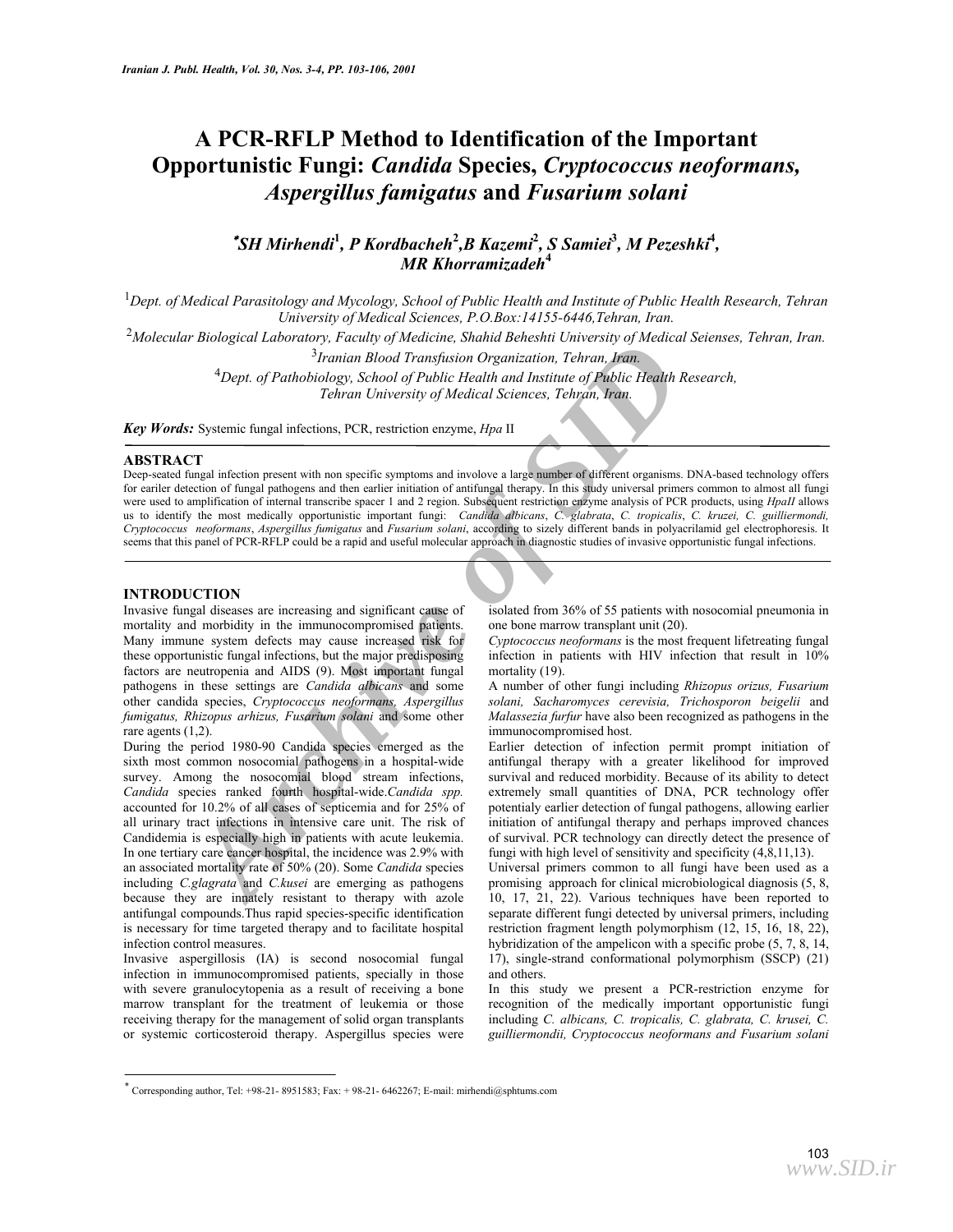using the universal primers: ITS1 and ITS4 to amplification the ITS1 and ITS2 region in the rDNA gene.

This panel can be an exact and simple method for identification of related infections directly from the clinical samples and indirectly after isolation of fungi from clinical specimens.

#### **MATERIALS AND METHODS**

#### **Fungi Isolates**

*Candida* species were isolated from patients with superficial and deep candidiasis. *Cryptococcus neoformans* was isolated from patients with cryptococcal meningitis. *Aspergillus fumigatus* was isolated from a patient with invasive pulmonary aspergillosis and *Fusarium solani* was prepared from a collection in Canada. All of the fungi studied except *Fusarium*were isolated from clinical specimens submitted to medical mycology laboratory, Faculty of public Health, Tehran University of Medical Sciences, Tehran, Iran,for suspected fungal infections. Yeasts were subcultured on YEPD broth (1% yeast extract, 2% peptone, 2% dextrose) and were incubated for 2 days at 30°c under shaking conditions (150 rpm). Moulds were sub-cultured on Sabouraud broth (1% peptone and 2% dextrose) and were incubated 3 days at 25°C under shaking conditions (150 rpm). All fungi were harvested by centrifuging in 5000 rpm and washed by sterile saline and freezed in -25°C until use.

#### **DNA Extraction**

200 microlitre of lyses buffer [10 mM EDTA (pH 8), 1% SDS, 100 mM NaCl, 2% Triton X-100], 200 microlitre of phenolechlorophorm (1:1) solution and 200 microlitre of 0.5 mm diameter glass beads, were added to fungi pellet. After 5 minutes vigorous shaking and 5 minutes centrifugation in 10000 rpm, the supernatants were isolated and its DNA were precipitated by 0.1 volume sodium acetate (pH 5.2) and 2.5 volume cold absolute ethanol. After centrifugation for 10 minutes at 4°C and washing by 70% ethanol, the pellet resuspended in 100 microlitre TE buffer(10 mM tris, 1 mM EDTA pH 8) and stored at -20°C until using for PCR amplification.

#### **PCR Amplification**

The PCR assay was performed with 1 microlitre of test sample (about 1 ng) in a total reaction volume of 100 microlitre, consisting of 10 mM Tris-HCI, 1.5 mM MgCl2, 50 mM KCI, 0.2 mM each dATP, dGTP, dCTP, and dTTP, 0.2 mM each primers (ITS1: 5 - TTC GTA GGT GAA CCT GCG G-3 ITS4: 5َ-TCC TCC GCT TAT TGA TAT GC-3َand 5U of Taq DNA polymerase. Thirty cycles of amplification were preformed in thermal cicler (model Techne-Progene England). After initial denaturation of DNA at 95°c for 5 minute, each cycle consisted of a denaturation step at 94°c for 30s, an annealing step at 56°c for 30s, an extension step at 72°c for 1 minute and a final extension step at 72°c for 7 minutes following the last cycle. After amplification, the sample were stored at -20°C until used. Appropriate negative and positive controls were included in each test running.

#### **Restriction Enzyme Analysis**

ITS1-ITS4 sequences of various tested fungal species were derived from Gene Bank. On the basis of that sequences the restriction site of various restriction enzymes were determined by DNAsis software and the best enzyme was sellected. For restriction digestion, 25 microlitre of PCR products were

digested directly and individually by 10U of the restriction enzyme *Hpa*II by 90 minutes incubation at 37°c.

#### **Polyacrylamid Gel Electrophoresis**

5 microlitre of restriction digestion product was electrophoresed for 120 min at 120 V in a vertical 10% polyacrylamid gel in TBE buffer (0.09 M tris-HCL, 0.09 M boric acid, 0.01 M EDTA  $(pH 8.4)$ .

#### **Silver Staining**

The gel was rinsed in ethanol (10%) acetic acid (0.04%) solution for 6 min. After repeating this stage and twice washing in water, gel rinsed in silver nitrate (0.1%) for15 min. Then rinsed in  $\tilde{1}$  M NaOH, formalin (0.4%) solution until appearing the bands.

#### **RESULTS**

colour babyaton, C. grady of the state of the state of the state of the state of the state and the state and of SID and SY and SP and SP and SP and SP and SP and SP and SP and SP and SP and SP and SP and SP and SP and SP a The intergenic spacer regions of all isolates tested were successfully amplified. The fungus-specific universal primer pairs, generate PCR products of 535, 871, 524, 510, 608, 535, 556, and 589, for *C. albicans, C. Glabrata, C. tropicalis, C. Krusei, Aspergillus fumigates, Cryptococcus neoformans* and *Fusarium solani,* respectively. On the basis of results of the application of some enzymes on ITS sequences of various fungi derived from the Gene Bank (Table 1), it was found that *Hpa*II is a suitable restriction enzyme for delineation of fungi under study. This enzyme produced 2 segments for each of *C. albicans, C. glabrata, C. tropicalis, C. Krusei, Cryptococcus neoformans* and *Fusarium solani,* 3 segments for *C. guilliermondii* and 6 segments for *Aspergillus fumigatus.*The enzyme had not any digestion site for *C. parapsilosis,* another important Candida species and so produced only one segment equal to undigested segment. The size of different bands of digested PCR product have been listed in Table 1.The polyacrylamid gel electrophoretic pattern of bands has been showed in Fig.  $1$ .

Fig.1. **Polyacrylamide gel electrophoresis of ITS PCR product before and after digestion by** *Hpa***II. Bands are stained by silver nitrate** 



5,10 and 15. marker number 8, 1 and 2. *C. albicans,*3 and 4, *C. glabrata,* 6 and 7. *C. Krusei,*8 and 9*. Cryptococcus neoformans*, 11 and 12. *C. guilliermondii,* 13 and 14. *C. tropicalis before and after digestion, respectively,*16. *Aspergillus fumigatus*  after digestion, 17. *Fosarium solsni* after digestion.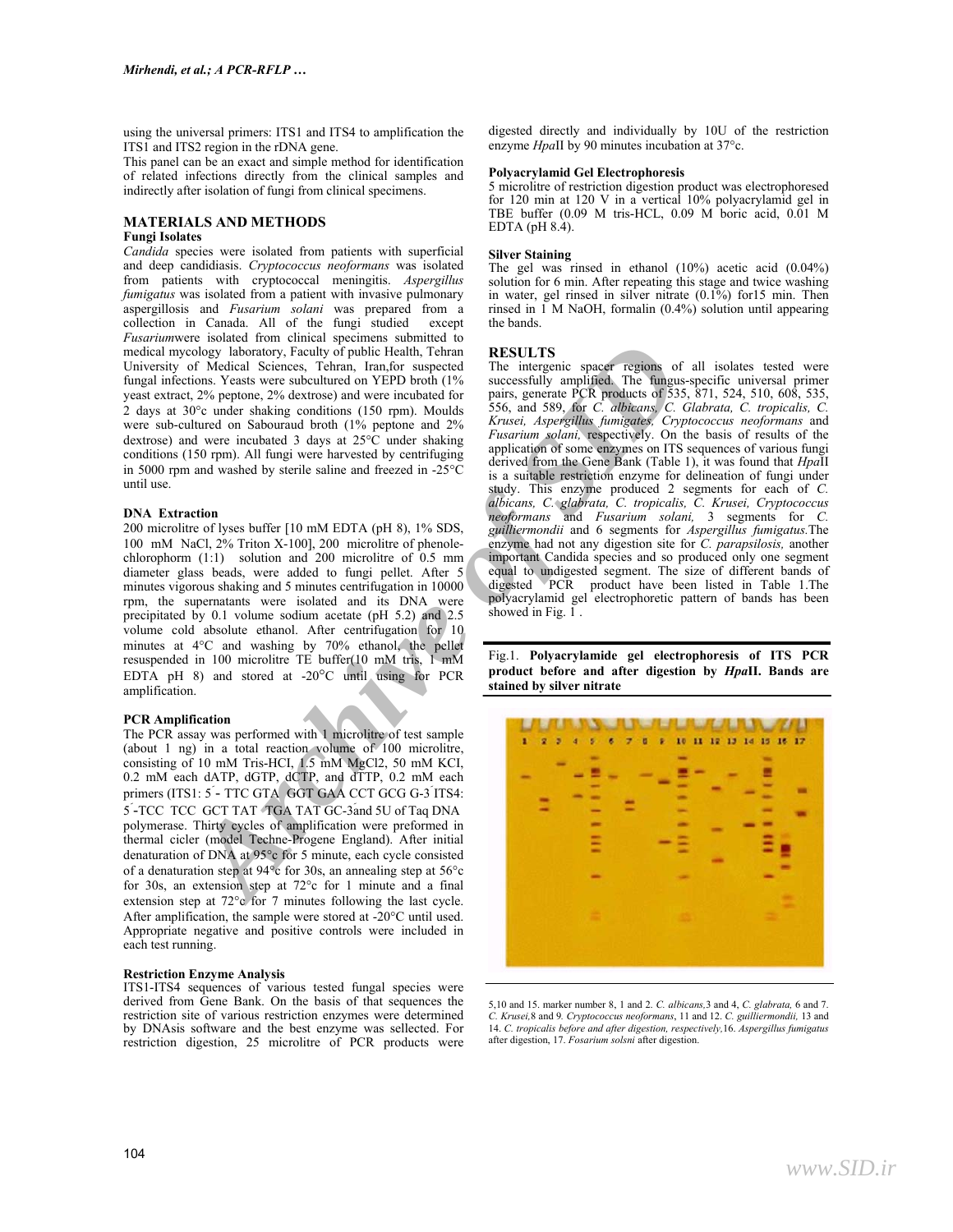#### **DISCUSSION**

*A*) delayed production or lack of characteristic *Candida* was carried out on the basis can<br>bise or macroconida; 2) lacking of the sexual variation of rDNA integering space region<br>requirements of certain farge i,  $\gamma$  sig Deep-seated mycoses often present with non-specific symptoms and involve a large number of different organisms. Therefore, an appropriate diagnostic procedure will require a universal primary step to fungus detection to differentiation of a fungus infection from other infectious diseases. This may be accomplished by PCR with universal fungal primers. A second general method should allow the identification of a causative agent, preferably to the specific level. This may be accomplished by some complementary method such as hybridization with probes specific for common fungi species such as *Candida* or *Aspergillus ,*or restriction digestion polymorphism. This proporsed molecular approach would overcome several limitations of classical identification techniques: 1) delayed production or lack of characteristic fruiting bodies or macroconidia; 2) lacking of the sexual reproduction cycle in many imperfect fungi; 3) special nutritional requirements of certain fungi; 4) similarity of micromorphology or macromorphology or both at the genus level; 5) Antigenic cross-reactivity between important species and genera and; 6) possibly hazarodous cultures for the health of laboratory personal (20). In addition problems originating in the availability of clinical samples and poor viability of fungal elements in smears or tissues may be overcome. As mentioned in the introduction, universal primers common to all fungi are suitable for detecting fungi in clinical samples. Coding regions of the 18s, 5.8s and 28s in fungal nuclear rRNA genes evolve slowly and are relatively conserved among different fungi(5). Between coding regions are the internal transcribed spacer 1 and 2 regions (ITS1 and ITS2) which evolve more rapidly and may therefore vary among different species within different genus or even within different species of a genus. On the other hand this gene is high-copy-number (40 to 80 repeat copies per haploid genome) so can be more sensitive than other single copy. Thus PCR amplification and consequential distinguishing

may facilitate the identification of the fungi in the species level according to sequential polymorphism present in this region (1). For these reasons this gene was selected in this study as a universal region for amplification and restriction enzyme analysis for identifing of different medically important fungi. Many invsetigators have also used this region for identifying fungi. For example Henry and coworkers compared the ITS1 and ITS2 nucleotide sequences of clinicaly important Aspergillus species to identify them (10). ITS2 has been applied for identification of yeast specially *Candida* species in various methods such as, DNA sequence polymorphisms (1), Microtitiration plate enzyme immunoassay (8) and nested PCR (3,6). In another study, species identification of eight species of *Candida* was carried out on the basis of size and enzyme variation of rDNA intergenic spacer regions (22).

As it clear in the Fig. 1, and Table 1 the bands are sizely enough different to be distinguishable from each other and this help us for rapid and simple identification of fungi after amplifying their DNA and digesting the PCR products by restriction enzyme. Althogh we used polyacrylamide gel electrophoresis for showing small size bands in this study, but agaros gel electrophoresis also is applicable for separating the bands.

We concluded that although molecular approach for identification of medically important fungi is a little problematic here in Iran, but regarding to its sensitivity amd specificity, this method can be an suitable alternative method for identifying and diagnosing some important mycotic infections agents. We have plane to apply this method in a nested-PCR-RFLP system to detection and identification of major opportunistic fungal infections in animal model as well asreal human clinical samples.

Table 1. **Sizes of ITS1-ITS4 PCR products for 6** *Candida* **species,** *Aspergillus fumigatus***,***C.neoformans* **and**  *F.solani* **before and after digestion by the restriction enzyme** *Hpa***I**

| Candida species   | Size of ITS1-ITS4 | Size of restriction products         |
|-------------------|-------------------|--------------------------------------|
| C. albicans       | 535               | 297, 338                             |
| C. glabrata       | 871               | 557, 314                             |
| C. tropicalis     | 524               | 340, 184                             |
| C. krusei         | 510               | 261, 249                             |
| C. guilliermondii | 608               | 371, 155, 82                         |
| C. parapsilosis   | 520               | 520                                  |
| Cr. neoformans    | 556               | 428, 128                             |
| A. fumigatus      | 597               | 4, 19, 38, 43, 57, 94, 101, 108, 115 |
| F. solani         | 526               |                                      |
|                   |                   |                                      |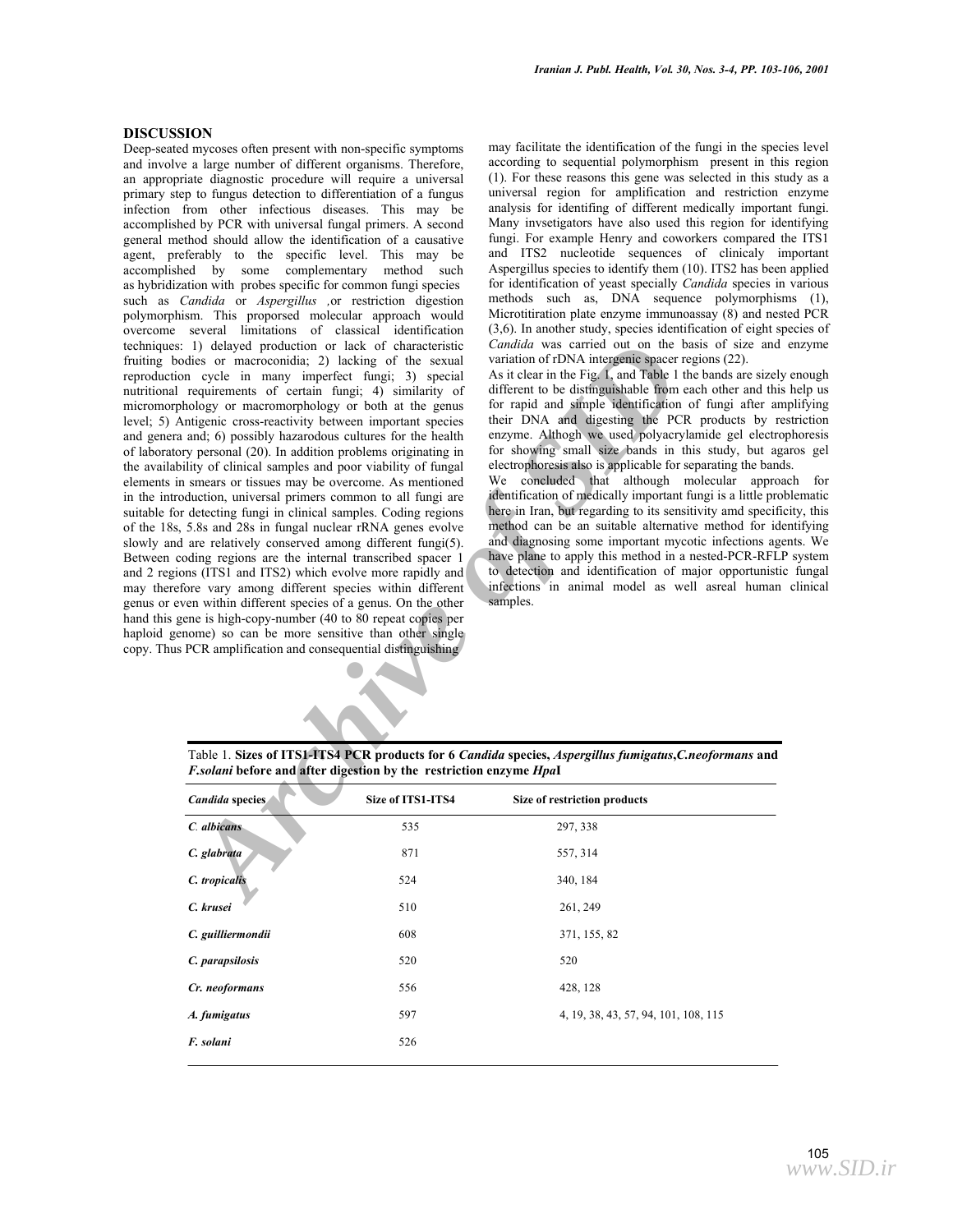#### **REFERENCES**

- 1. Ajello L, Hay RJ (1998): Topley and Wilsons Microbiology and Microbial infection Vol.4 Medical Mycology Arenold, London.
- 2. Anaissie E, Bodey GP, Khantarjian H,et al. (1989): New spectrum of fungal infections in patients with cancer. *Rec Infect Dis,* **11**:369- 78.
- 3. Bougnour ME, Dupont C, Mateo J, Saulinier P, Faiver V, Payen D, Nicolas-chanoine MH (1999): Serum is more suitable than whole blood for diagnosis of systemic candidiesis by nested PCR.<sup>14</sup>. *J Clin Microbiol,* **37**:925-30.
- 4. Buchman TG, Rossier M Merz WG, Charache P(1990): Detection of surgical pathogens by in vitro DNA amplification. Part I. Rapid identification of *Candida albicans* by in vitro amplification of a fungus specific gene. *Surgery,* **108:**338-46.
- ation of readically important vestes using Preys. 16. Mainvall M, Kappe R, Somina Ric (1994)<br> *Archive of DNA* sequence polyntophisms in the identification of modellaly relevant<br>vested space and restriction of DNA sequence 5. Chen YC, Eisner JD, Kattar MM, Rassoulian -Barrett SL, Kafe K, Yarfitz SL, Limaye AP, Cookson BT (2000): Identification of medically important yeasts using PCR-Based detection of DNA sequence polymorphisms in the internal transcribed spacer 2 region of ther RNA genes. *J Clin Microbiol,* **38**:2302-10.
- 6. Chryssanthou EB, Anderson B, Petrint S, Lofdah L, Tollemar J (1994): Detection of *Candida* albicans DNA in serum by polymerase chain reaction Scand. *J Infect Dis,* **26**:479-85.
- 7. Elie EM, Lott TJ, Reiss E, Morrisson CJ (1998): Rapid identification of *Candida*s pesies with spesies-specific DNA probes. *J Clin Microbiol,* pp: 3260-5.
- 8. Fujita SI, Lasker BA, Lott U, Reiss E, Morrison CJ (1995): Microtitration plate enzyme immunoassay to detect PCR-amplified DNA from *Candida*species in blood. *J Clin Microbiol,* **33**:962-7.
- 9. Haynes KA, Westerneng TJ, Fell JW, Moens M(1995): Rapid detection and identification of pathogenic fungi by polymerase chain reaction amplification of large subunit ribosomal DNA. *J Med Vet Mycol,* **33**:319-25.
- 10. Henry T, Iwen PC, Hinirichs SH (2000): Identification of Aspergillus speaies using internal transcribed spacer regions 1 and 2. *J Clin Microbiol,* **38**:1510-15.
- 11. Holmes AR, Cannon RD, Shepherd MG, Jenkinson HF (1994): Detection of *Candida albicans* and other yeasts in blood by PCR. *J Clin Microbiol,* **32**:228-31.

12. Hopfer RL, Walden P, Setterquist S, Highsmith WE (1993): Detection and differentiation of fungi in clinial specimens using

polymerase chain reaction (PCR) amplification and restriction enzyme analysis. *J Med Vet Mycol.* **31**:65-75.

13. Kan VL (1993): Polymerase chain reaction for the diagnosis of candidemia. *J Infect Dis,* **168**:779-83.

Kappe R, Okeke CN, Fauser C, et al. (1998):Mulecular Brobes for the detection of pathogenic fungi in the presence of human tissue.*J Med Microbiol,* **47**:811-20.

- 
- 15. Kemker BJ, Lehmann PF, Lee JW, Walsh TJ (1991): Distinction of deep versus superficial clinical and nonclinical isolates of *Trichosporon beigelii* by isoenzymes and restriction fragment length polymorphisms of rDNA generated by polymerase chain reaction. *J Clin Microbiol,* **29**:1677-83.
- 16. Maiwald M, Kappe R, Sonntag HG (1994): Rapid presumptive identification of medically relevantyeasts to the species level by polymerase chain reaction and restriction emzyme analysis. *J Med Vet Mycol,* **32**:115-22.
- 17. Makimura K, Marayama SY, Yamaguchi H (1994): Detction of a wide range of medically important fungi by the olymerase chain reaction. *J Med Microbiol,* **40**:358-64.
- 18. Morace G, Sanguinetti M, Posteraro B, Cascio GL, Fadda G (1997): Identification of various medically important *Candida*  species in clinical specimens by PCR-restriction enzyme. *J Clin Microbiol,* **35**:667-72.

19. Murphy JW, Friedman H, Bendinelli M (1993):

- *Fungal infections and immune responses.* Plenum Press, New York and London.
- 20. Reiss E, Tanaka K, Bruker G, Yamaguchi H et al. (1998): Molecular diagnosis and epidemiology of fungal infection. *Medical Mycology* (Supl 1):249-57.
- 21. Walsh TJ, Francesconi A, Kasai M, Chanock SJ (1995): PCR and single-strand conformational polymorphism for recognition of medically important opportunistic fungi .*J Clin Microbiol,*  **33**:3216-20.
- 22. Williams DW, Wilson MJ, Lewis MAO, Potts AJC (1995): Identification of *Candida* species by PCR and restriction fragment length polymorphism analysis of intergenic spacer regions of ribosomal DNA. *J Clin Microbiol,* **33**:2476-9.